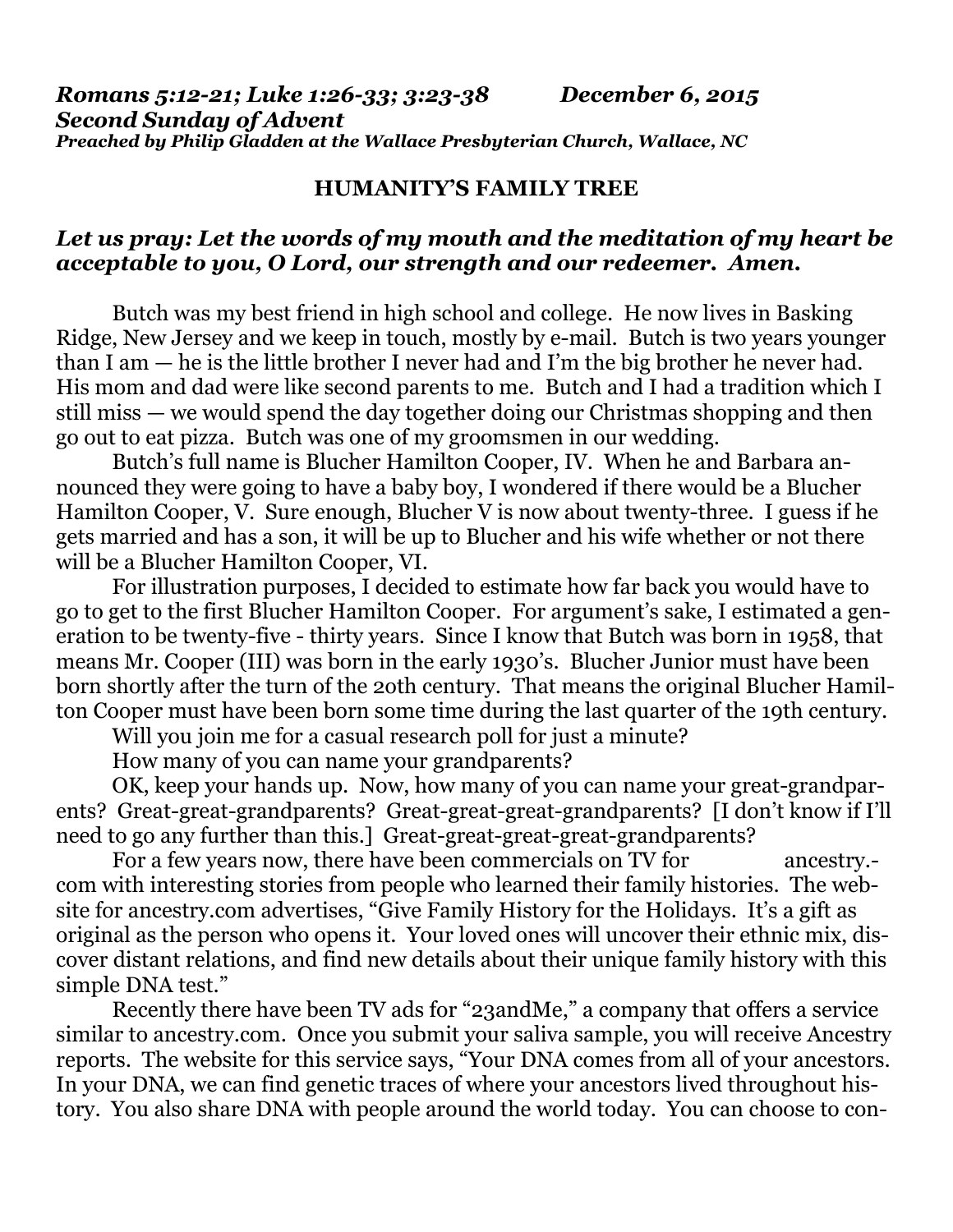nect with them through our database. You will continue to find new relatives as our database of more than one million customers grows over time. Reports include Ancestry Composition, Maternal & Paternal Lineage, Neanderthal, and DNA Relatives tool." [I'm intrigued by the "Neanderthal" report!]

 Imagine tracing your family tree through seventy-seven generations! That's what Luke's genealogy of Jesus does, with eleven sets of seven generations. We don't know if there is any significance to that structure, but the theological significance of Jesus' family tree is evident at the beginning and the end and throughout the genealogy. Surprisingly, Jesus' family tree is important for us as well, those of us of whom it is has been said, "See what love the Father has given us, that we should be called children of God; and that is what we are." (1 John 3:1) However, before we get too big-headed and boastful, we need to look at where Jesus' family tree takes us.

 They say the three most important questions a newcomer to a Southern town will be asked are (1) Where are you from? (2) What church do you go to? and (3) Who are your people? On Christmas Eve, we'll hear Luke's story about Joseph and Mary leaving Nazareth in the northern area of Galilee and traveling to Bethlehem in the southern region of Judah. I wonder if Joseph got asked those three questions when he showed up in Bethlehem with his very-pregnant wife. "I'm from Nazareth, up north . . . We go to synagogue in town . . . Well, my father was Heli . . ." In Luke's Christmas story, we find out that Joseph "went from the town of Nazareth in Galilee to Judea, to the city of David called Bethlehem, because he was descended from the house and family of David." (Luke 2:4)

 That's what Jesus' family tree sets out to prove — Jesus is, indeed, descended from the house and lineage of David. Maybe Luke used the 1st century A.D. equivalent of [ancestry.com](http://ancestry.com) or 23andMe. Whatever his source, Luke leaves no question about who Jesus' people are. He does use his editorial privilege in commenting that Jesus "was the son (as was thought) of Joseph, son of Heli . . ." Speaking as the father of two adopted children, I can testify to the family bond that is established by that court decree that says "adopted for life." But it's more than just a legal document that makes the child a part of the family  $-$  it's a matter of the heart!

 In some ways, Luke's genealogy isn't as interesting as the one Matthew uses to introduce his gospel. At the end of that family tree, Matthew point blank tells us the significance of his structure: "So all the generations from Abraham to David are fourteen generations; and from David to the deportation to Babylon, fourteen generations; and from the deportation to Babylon to the Messiah, fourteen generations." (Matthew 1:17) Matthew's genealogy supports his opening claim in chapter 1, verse 1 of his gospel: "An account of the genealogy of Jesus the Messiah, the son of David, the son of Abraham." Matthew traces Jesus' family tree all the way back to Father Abraham and includes some of the biggest names in biblical history: Abraham, Isaac, Jacob, Judah, Boaz, Rahab, Ruth, Jesse, King David, Solomon the wife of Uriah, to name a few.

 Luke's genealogy has some of the same names — David, Jesse, Obed, Boaz, Jacob, Isaac, and Abraham. You won't find another "Jesus" in the seventy-seven generations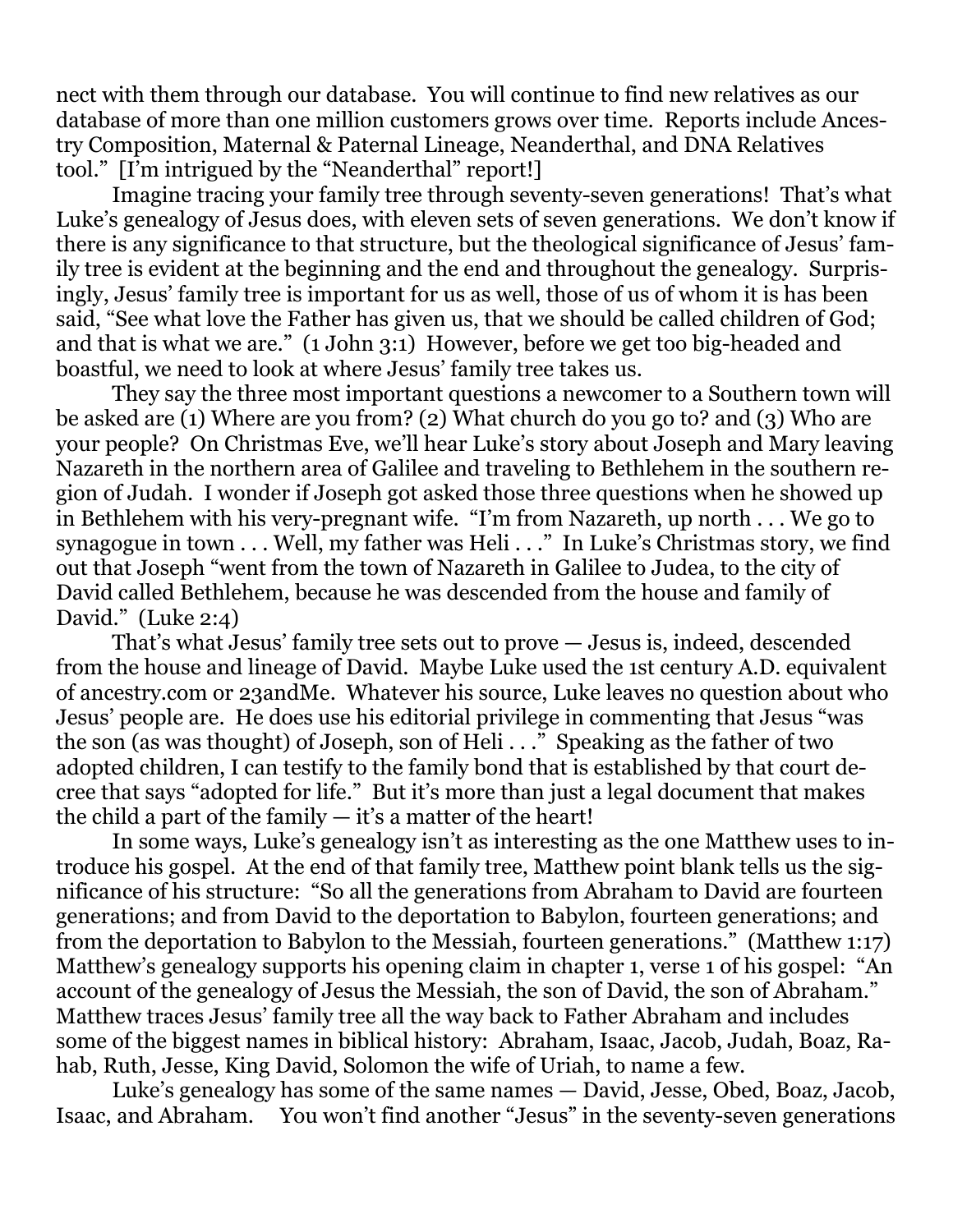of the family tree. However, Jesus' twenty-fifth great-grandfather, according to Luke, was named Joshua. The name "Jesus" is a common form of the name "Joshua." But it's kind of hard to believe that Joseph and Mary knew Joseph's ancestors' names back to the 29th generation to name their boy after him. However, Luke tells us exactly why Joseph and Mary called their boy "Jesus" — the angel, Gabriel, said to Mary, "you will conceive in your womb and bear a son, and you will name him Jesus. He will be great, and will be called the Son of the Most High, and the Lord God will give to him the throne of his ancestor David. He will reign over the house of Jacob forever, and of his kingdom there will be no end." (Luke 1:31-33) When the eight-day old baby was presented in the Temple to be circumcised, "he was called Jesus, the name given by the angel before he was conceived in the womb." (Luke 2:2:21)

 Once Luke establishes that Jesus was not only in continuity with his Jewish heritage but had also fulfilled God's history with Israel, it seems Luke dug a little deeper into the family files because he includes another twenty generations or branches to the family tree of Jesus, all the way back to Adam — twenty-one generations if you include God! As someone has said, the family line runs from God, the father of Adam and thus all of humanity, to Jesus. In his report from his genealogical research, Luke is making it clear to all of us, Jesus stands in solidarity with *all* humankind. In a subtle kind of way, Jesus' family tree — humanity's family tree — backs up what the angel said to the shepherds in the field, "Do not be afraid; for see  $-1$  am bringing you good news of great joy for *all the people*: to you is born this day in the city of David a Savior, who is the Messiah, the Lord." (Luke 2:10-11, emphasis added)

 By tracing Jesus' family tree all the way back to Adam, Luke reminds us that Jesus stands with us in our humanity. In fact, that's the promise and the glory of this season — "The Word became flesh and lived among us." (John 1:14) Jesus is not the Messiah just for the Jews, despite his Jewish lineage of the house of David. Jesus is not the Savior just for those of us in the church. Jesus is not the Lord just of those who say they believe. Jesus is the Savior, the Son of the Most High, the Messiah, the Lord who came to and for *all the people*.

 Just the other day, I read a post on FaceBook from someone who was reflecting on the events of the week, including the shootings in Colorado and California. The person wrote, "We've really messed up the whole free will thing. Sorry, God!" The apostle Paul wrote a lot about how we've really messed up the whole free will thing — "Just as sin came into the world through one man, and death came through sin, and so death spread to all because all have sinned." (Romans 5:12)

 But, friends, the situation is not hopeless, precisely because of what we read in and learn from Jesus' family tree. Paul writes, "But the free gift is not like the trespass. For if the many died through the one man's trespass, much more surely have the grace of God and the free gift in the grace of the one man, Jesus Christ, abounded for the many. . . If, because of the one man's trespass, death exercised dominion through that one, much more surely will those who receive the abundance of grace and the free gift